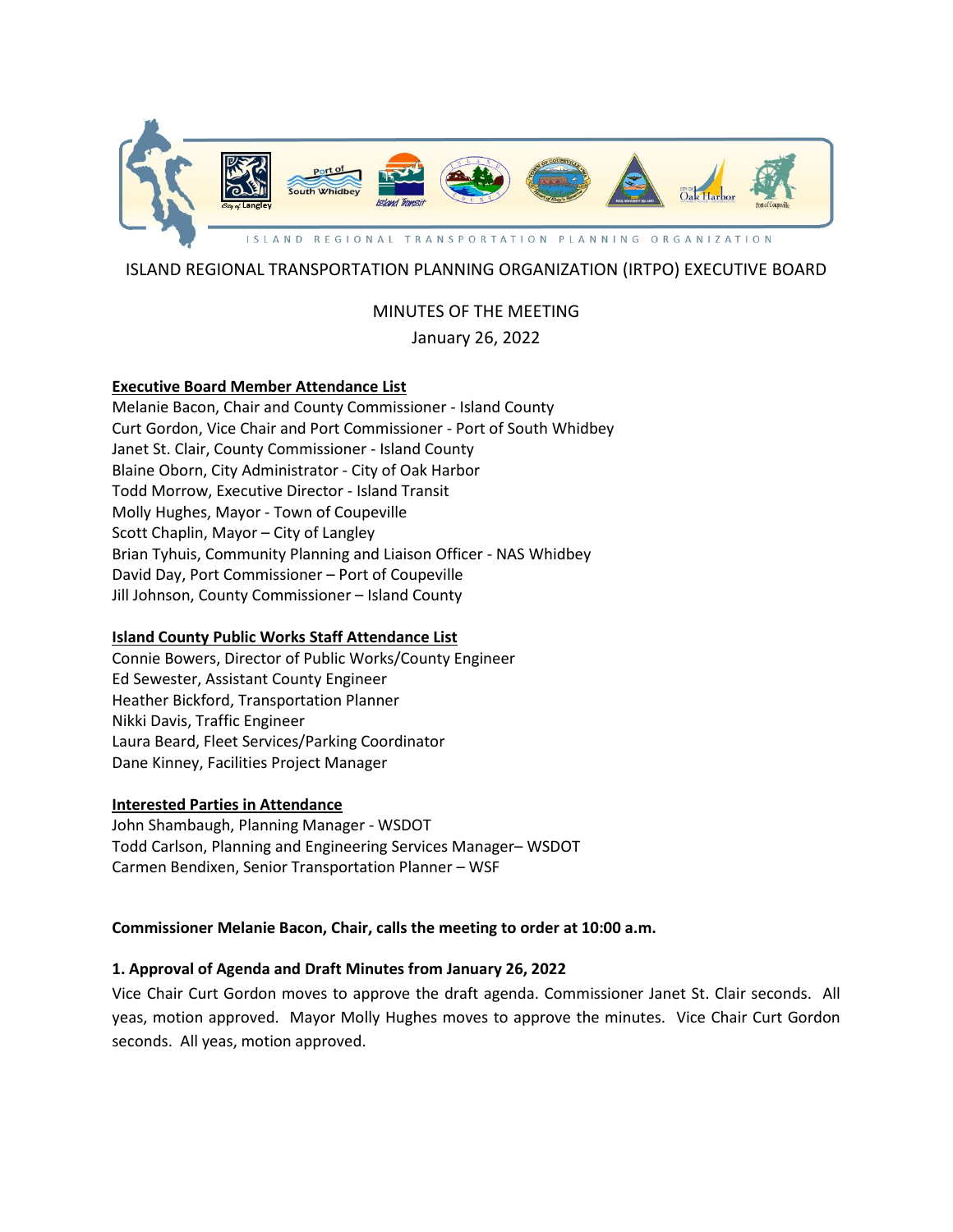#### **2. Vote to Amend Bylaws – Article V, Section 5.2**

In the December 22, 2021 Executive Board meeting, Chair Melanie Bacon recommended that the Board:

- Approve a new meeting length of 90 minutes to accommodate the growing workload.
- Approve a new meeting time (10:00 11:30 a.m. was agreed upon)

• Approve the posted 2022 meeting schedule dates (but change the times to 10:00 – 11:30 a.m.)

Commissioner Janet St. Clair moved to approve all items in the December meeting, and Vice Chair Curt Gordon seconded. All yeas, and the motion was approved by the Board.

After the January meeting, it was discovered the Executive Board meeting time was part of the IRTPO Bylaws. It was agreed that specific meeting times should be pulled out of the Bylaws language. It was also decided that the IRTPO Executive Board end meeting time should remain flexible in case the Council of Governments Meeting held afterwards needed more time during a particular month. The Chair of the IRTPO Executive Board and the Chair of the Council of Governments would communicate their meeting length needs to each other each month, and adjust the IRTPO Executive Board meeting time accordingly. The posted 2022 Executive Board meeting schedule time was adjusted to 10:00 a.m. – TBD.

| <b>Date</b>        | <b>Time</b>      | Location                     |
|--------------------|------------------|------------------------------|
| January 26, 2022   | 10:00 a.m. - TBD | Virtual Meeting via StarLeaf |
| February 23, 2022  | 10:00 a.m. - TBD | Virtual Meeting via StarLeaf |
| March 23, 2022     | 10:00 a.m. - TBD | Virtual Meeting via StarLeaf |
| April 27, 2022     | 10:00 a.m. - TBD | Virtual Meeting via StarLeaf |
| May 25, 2022       | 10:00 a.m. - TBD | Virtual Meeting via StarLeaf |
| June 22, 2022      | 10:00 a.m. - TBD | Virtual Meeting via StarLeaf |
| July 27, 2022      | 10:00 a.m. - TBD | Virtual Meeting via StarLeaf |
| August 24, 2022    | 10:00 a.m. - TBD | Virtual Meeting via StarLeaf |
| September 28, 2022 | 10:00 a.m. - TBD | Virtual Meeting via StarLeaf |
| October 26, 2022   | 10:00 a.m. - TBD | Virtual Meeting via StarLeaf |
| November 23, 2022  | 10:00 a.m. - TBD | Virtual Meeting via StarLeaf |
| December 28, 2022  | 10:00 a.m. - TBD | Virtual Meeting via StarLeaf |

#### **EXECUTIVE BOARD\***

**\*The Executive Board meets the fourth Wednesday of each month. Meetings are subject to change and special meetings may occur.**

Commissioner Janet St. Clair moves to approve the Bylaws amendment, with the stipulation that the posted meeting schedule reflected a TBD end time. Mayor Scott Chaplin seconded. All yeas, motion approved.

## **3. Election of New Officers - Chair and Vice Chair**

Vice Chair Curt Gordon nominates Chair Melanie Bacon to remain as the Executive Board Chair for 2022. Mayor Molly Hughes seconds the nomination. Commissioner Janet St. Clair nominates Vice Chair Curt Gordon to remain the Executive Board Vice Chair for 2022. Mayor Molly Hughes seconds the nomination. All yeas, nominations approved.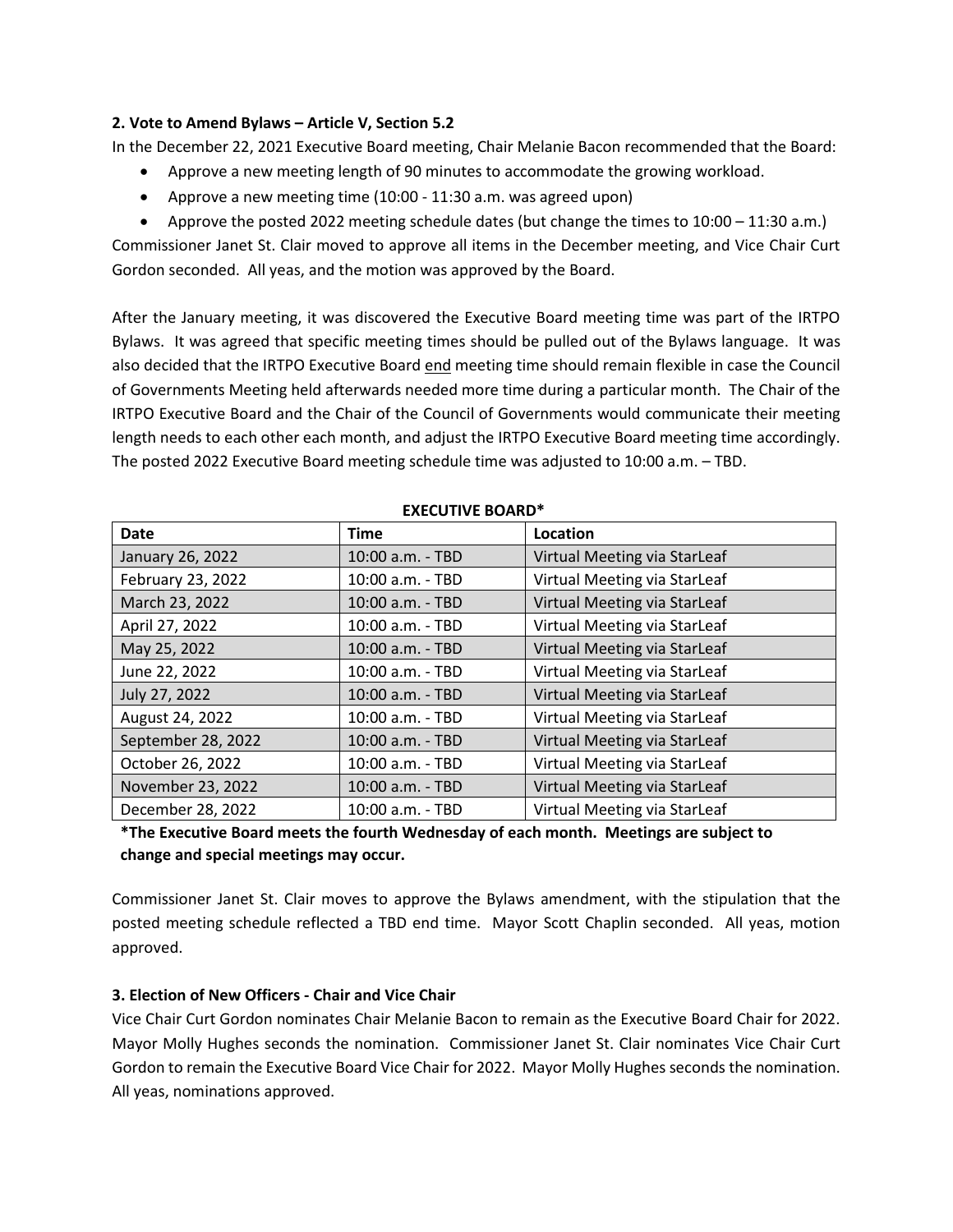#### **4. WA State University Green Transportation Program by Jim Jensen and Andrea Tousignant**

Mr. Jensen's and Ms. Tousignant's presentation and PowerPoint slides can be found under the January 26, 2022 Executive Board Meeting on the IRTPO Meetings webpage. To listen to the presentation, please go to minute 24:00 on the Starleaf Recording. Both the presentation recording and slides are posted here: **<https://www.islandcountywa.gov/PublicWorks/Roads/Planning/Pages/Itpominutesandagendas.aspx>**

## **5. Discussion Items:**

*Dual Executive Board and TAC Meeting –* Chair Melanie Bacon proposes a joint meeting between the IRTPO Executive Board and TAC members to better understand the relationship and roles between the two groups, and see how they can help one another. Vice Chair Curt Gordon explains the basic role of the TAC group in relation to the Board and agrees that this would be a good idea, as does Mayor Molly Hughes.

*Executive Board and TAC Annual Task Calendar -* Chair Melanie Bacon proposes an IRTPO Calendar so both groups know what tasks are expected of them and when.

*Project Wish List -* Chair Melanie Bacon proposes we put together a collective project wish list so we can jump into action when grants come around. Vice Chair Curt Gordon explains that lists of projects are already out there for each jurisdiction in different forms for different year lengths: 3, 6, 20 years, etc., like the Transportation Improvement Program, Capital Improvement Program, and the RTIP. They can probably be brought together in some format for the IRTPO. City Administrator Blaine Oborn remembers working on a project wish list in 2019. WSDOT's Todd Carlson recognizes Mr. Oborn and Mr. Gordon are both talking about the 20-year planning document, *Island Access 2040*. WSDOT's John Shambaugh reminds the group that the 2019 Regional Transportation Plan (which is *Island Access 2040)* is going to be updated by a consultant in 2022-2023, with the IRTPO's input. This is where the IRTPO can collaborate on a project wish list.

#### **6. Member Roundtable**

*Vice Chair Curt Gordon* – The Port of South Whidbey is about to sign a contract for engineering and permitting for the passenger-only ferry dock project with the funding we received from the RTPO.

*Todd Morrow, Island Transit* – We are reviewing bids for solar panels at both of our operating bases, we're engaging with the public on our service expansion options, and we're getting ready to undertake a feasibility study for our transfer to zero emissions vehicles.

*Brian Tyhuis, NAS Whidbey* – We wanted to apologize about the traffic back-ups on the north end of Whidbey during the snow event; some people may have run into snow removal issues on our end. We've done a huge after-action and roundtable report to change our operating procedures and reduce the traffic impact. We've had a lot of employee turnover in operation departments, so we've lost a certain element of connection between local Public Works, and we hope to change that for the next event.